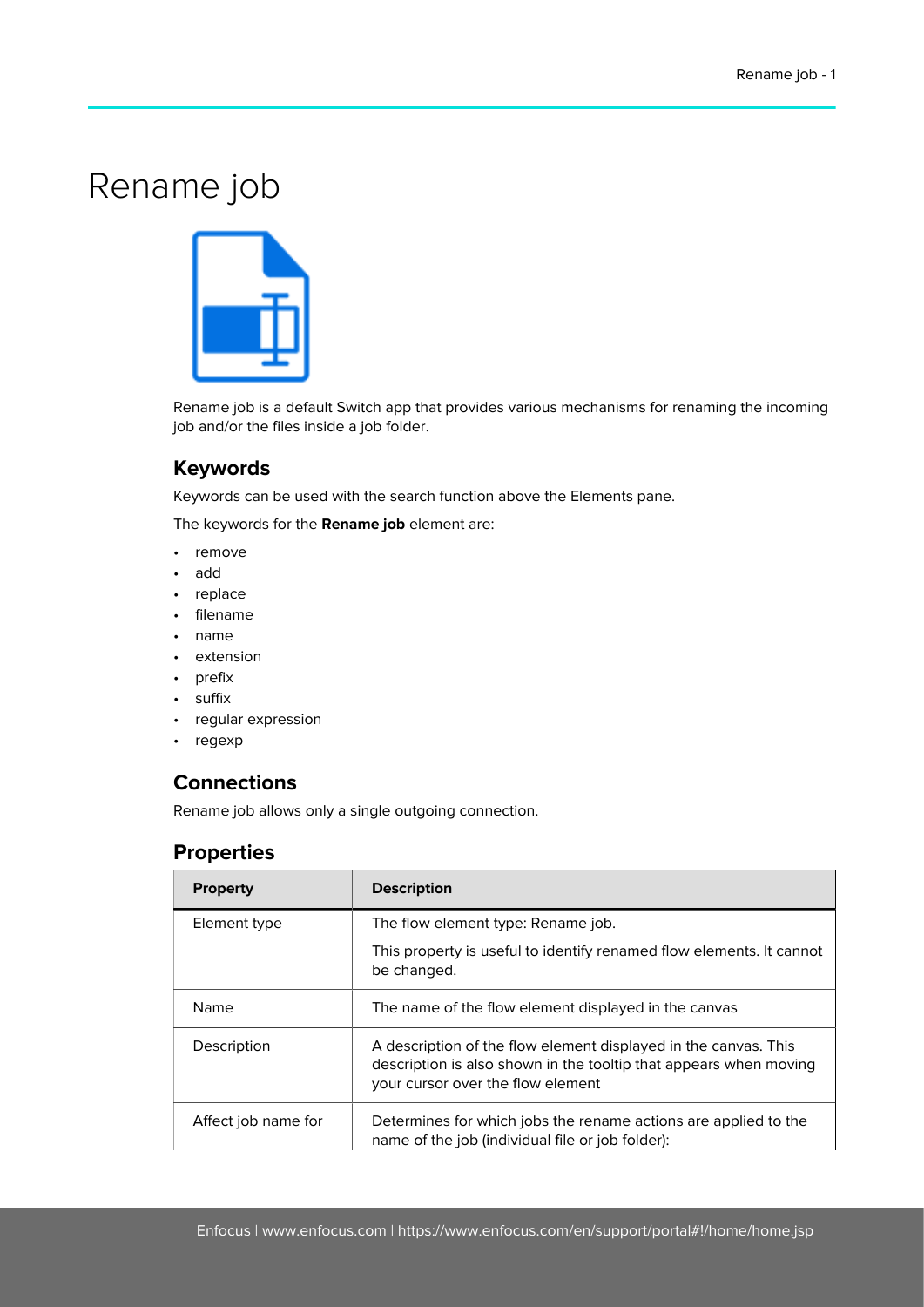| <b>Property</b>           | <b>Description</b>                                                                                                                                                                                                                                                      |
|---------------------------|-------------------------------------------------------------------------------------------------------------------------------------------------------------------------------------------------------------------------------------------------------------------------|
|                           | All jobs<br>$\bullet$<br>Individual files only (= files not being part of a job folder!)<br>Job folders only                                                                                                                                                            |
|                           | No jobs                                                                                                                                                                                                                                                                 |
| Remember original<br>name | If set to yes, the original filename of the incoming job is stored in<br>private data in the internal job ticket for the job so that it can be<br>restored with a subsequent rename flow element; see Restoring<br>the original filename in the Switch Reference Guide. |
|                           | Only the name of the job is remembered; not the name of any files<br>inside a job folder                                                                                                                                                                                |
| Private data key          | The first portion of the private data key used to store the original<br>filename; see Restoring the original filename in the Switch<br><b>Reference Guide.</b>                                                                                                          |
| Files inside job folder   | Determines what to do with files inside a job folder:                                                                                                                                                                                                                   |
|                           | Leave alone                                                                                                                                                                                                                                                             |
|                           | Rename files                                                                                                                                                                                                                                                            |
|                           | Rename files and folders                                                                                                                                                                                                                                                |
|                           | Flatten hierarchy (discarding folders)                                                                                                                                                                                                                                  |
|                           | Flatten hierarchy and rename files                                                                                                                                                                                                                                      |
| Nested folder levels      | Specifies the number of nested subfolder levels to act on (zero<br>means "leave alone"; use a large number to act on all levels)                                                                                                                                        |
| Resolve collisions        | Determines how to resolve situations where two files on the same<br>level end up with the same name (after all other actions specified in<br>this tool have been performed):                                                                                            |
|                           | Add suffix after filename proper (= filename without extension)                                                                                                                                                                                                         |
|                           | Add suffix after complete filename                                                                                                                                                                                                                                      |
|                           | Modify name without changing length                                                                                                                                                                                                                                     |
| Pattern                   | A pattern for the suffix or replacement string used to resolve<br>collisions; "count" is replaced by a number with an appropriate<br>number of digits (that is, a single digit unless there are many files<br>colliding to the same name)                               |
| Action 1                  | Determines the first rename action taken:<br>None                                                                                                                                                                                                                       |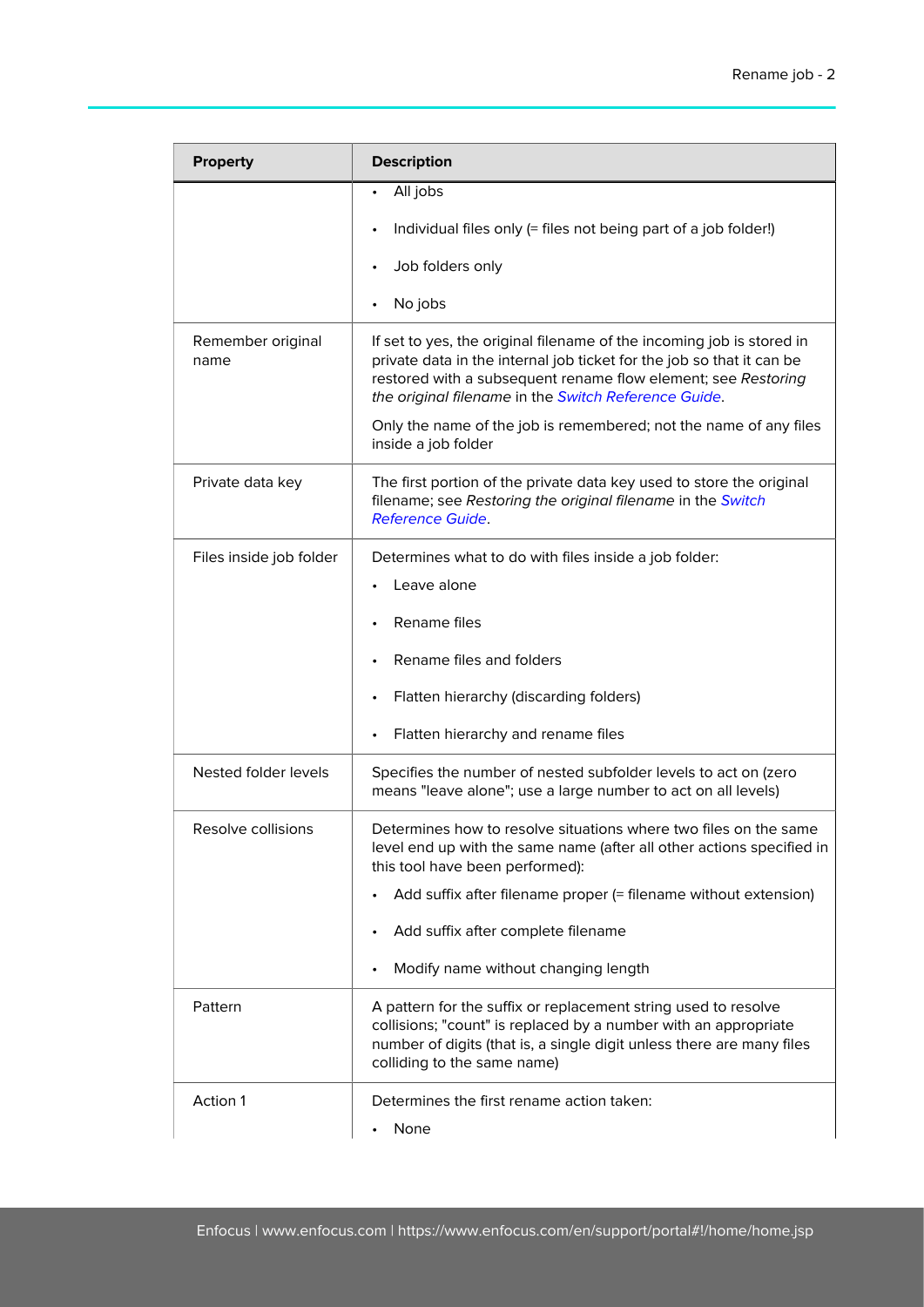| <b>Property</b> | <b>Description</b>                                                                                                                                                                                                                                                                                                                                                                                                                                                                                                                                                                                                                                                                                                                                            |
|-----------------|---------------------------------------------------------------------------------------------------------------------------------------------------------------------------------------------------------------------------------------------------------------------------------------------------------------------------------------------------------------------------------------------------------------------------------------------------------------------------------------------------------------------------------------------------------------------------------------------------------------------------------------------------------------------------------------------------------------------------------------------------------------|
|                 | Add prefix<br>$\bullet$                                                                                                                                                                                                                                                                                                                                                                                                                                                                                                                                                                                                                                                                                                                                       |
|                 | Add suffix                                                                                                                                                                                                                                                                                                                                                                                                                                                                                                                                                                                                                                                                                                                                                    |
|                 | Remove segment                                                                                                                                                                                                                                                                                                                                                                                                                                                                                                                                                                                                                                                                                                                                                |
|                 | Keep segment                                                                                                                                                                                                                                                                                                                                                                                                                                                                                                                                                                                                                                                                                                                                                  |
|                 | Replace                                                                                                                                                                                                                                                                                                                                                                                                                                                                                                                                                                                                                                                                                                                                                       |
|                 | Search and replace                                                                                                                                                                                                                                                                                                                                                                                                                                                                                                                                                                                                                                                                                                                                            |
|                 | Reduce character set                                                                                                                                                                                                                                                                                                                                                                                                                                                                                                                                                                                                                                                                                                                                          |
|                 | Remove extension                                                                                                                                                                                                                                                                                                                                                                                                                                                                                                                                                                                                                                                                                                                                              |
|                 | Add extension                                                                                                                                                                                                                                                                                                                                                                                                                                                                                                                                                                                                                                                                                                                                                 |
|                 | Replace extension                                                                                                                                                                                                                                                                                                                                                                                                                                                                                                                                                                                                                                                                                                                                             |
| Act on          | Determines which portion of the filename is affected:                                                                                                                                                                                                                                                                                                                                                                                                                                                                                                                                                                                                                                                                                                         |
|                 | Filename proper (= filename without extension)                                                                                                                                                                                                                                                                                                                                                                                                                                                                                                                                                                                                                                                                                                                |
|                 | Complete filename (select this if the file has no extension)                                                                                                                                                                                                                                                                                                                                                                                                                                                                                                                                                                                                                                                                                                  |
| Prefix          | The prefix to add at the start of the filename                                                                                                                                                                                                                                                                                                                                                                                                                                                                                                                                                                                                                                                                                                                |
| Suffix          | The suffix to add at the end of the filename                                                                                                                                                                                                                                                                                                                                                                                                                                                                                                                                                                                                                                                                                                                  |
| Start index     | The one-based start index of the filename segment to remove/keep                                                                                                                                                                                                                                                                                                                                                                                                                                                                                                                                                                                                                                                                                              |
| End index       | The one-based end index of the filename segment to remove/<br>keep; zero means until the end of the filename                                                                                                                                                                                                                                                                                                                                                                                                                                                                                                                                                                                                                                                  |
| Search for      | The search string to be replaced, or a regular expression that<br>matches the string to be replaced.                                                                                                                                                                                                                                                                                                                                                                                                                                                                                                                                                                                                                                                          |
|                 | Note: The values specified using the 'Single-line text with<br>variables' and 'Script expression' editors are considered<br>regular expressions. As a consequence, special characters<br>like $( ) [ ] \}$ are considered part of the regular expression. If<br>you want to search for strings that contain those brackets,<br>we recommend using the "Inline value" or "Define a regular<br>expression" editor. For example, to replace (1) you could<br>enter the inline value (1) as search string, or define a<br>regular expression: \(1\). Single-line text with variables and<br>script expression will find 1 instead of (1) (unless you're<br>using a workaround that escapes the special characters in<br>variables e.g. through a script element). |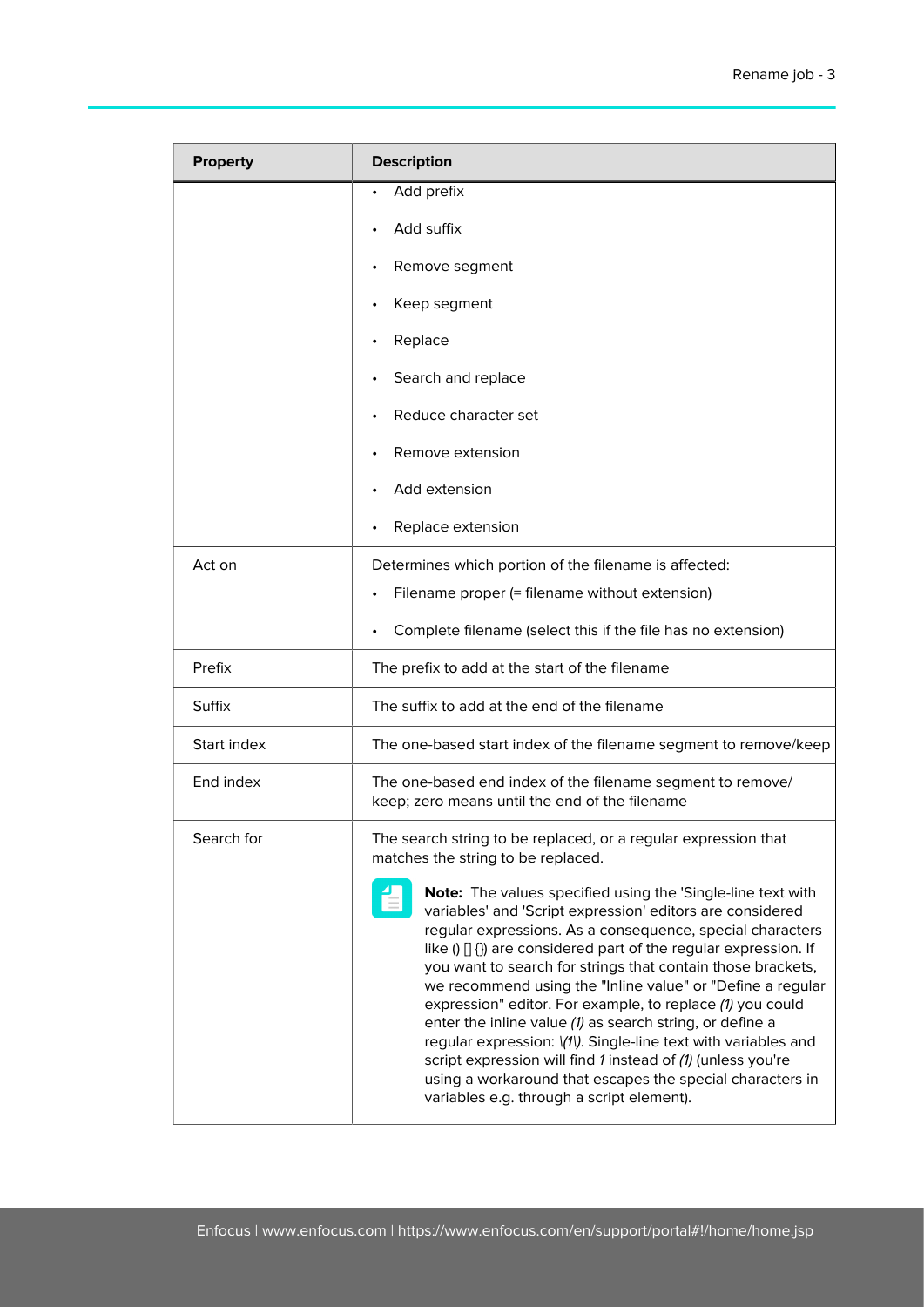| <b>Property</b>          | <b>Description</b>                                                                                                                                                                                                                                                                                                                                                                  |
|--------------------------|-------------------------------------------------------------------------------------------------------------------------------------------------------------------------------------------------------------------------------------------------------------------------------------------------------------------------------------------------------------------------------------|
| Replace by               | The replacement string, or a regular expression that can use the<br>groups captured by the search regexp                                                                                                                                                                                                                                                                            |
| Repeat                   | Determines the repeat behavior of the search/replace:<br>Once: only the first match is replaced<br>Consecutive: repeated as many times as needed to reach the<br>$\bullet$<br>end of the filename (however the replaced portion is NOT<br>searched again)<br>Recursive: consecutive is repeated until the filename no longer<br>$\bullet$<br>changes (with a max. of 99 iterations) |
| Allowed character set    | Determines the allowed character set:<br>Local8bit: the current ANSI code page on Windows (Latin1 on<br>$\bullet$<br>Western systems); UTF-8 (i.e. anything) on Mac OS X<br>Portable ASCII: printable 7-bit ASCII less those characters that<br>$\bullet$<br>aren't allowed in filenames on some systems                                                                            |
| Replacement<br>character | Determines the replacement for disallowed characters:<br>Underscore<br>Space<br>Remove                                                                                                                                                                                                                                                                                              |
| New extension            | The new filename extension                                                                                                                                                                                                                                                                                                                                                          |
| Action 2  Action 5       | The subsequent rename actions taken; these properties have the<br>same subordinate properties as the first action property                                                                                                                                                                                                                                                          |

## **Restoring the original filename**

If the "Remember original name" property is set to yes, the tool stores the original name of the incoming job in the internal job ticket for the job using private data keys as follows:

| Private data key       | <b>Stored value</b>                       |
|------------------------|-------------------------------------------|
| <kev></kev>            | The original filename including extension |
| <key>.Name</key>       |                                           |
| <key>.NameProper</key> | The original filename without extension   |
| <key>.Extension</key>  | The original filename extension           |

For example, if the private data key property is left to its default value, the original filename without extension can be retrieved later on with the following variable: